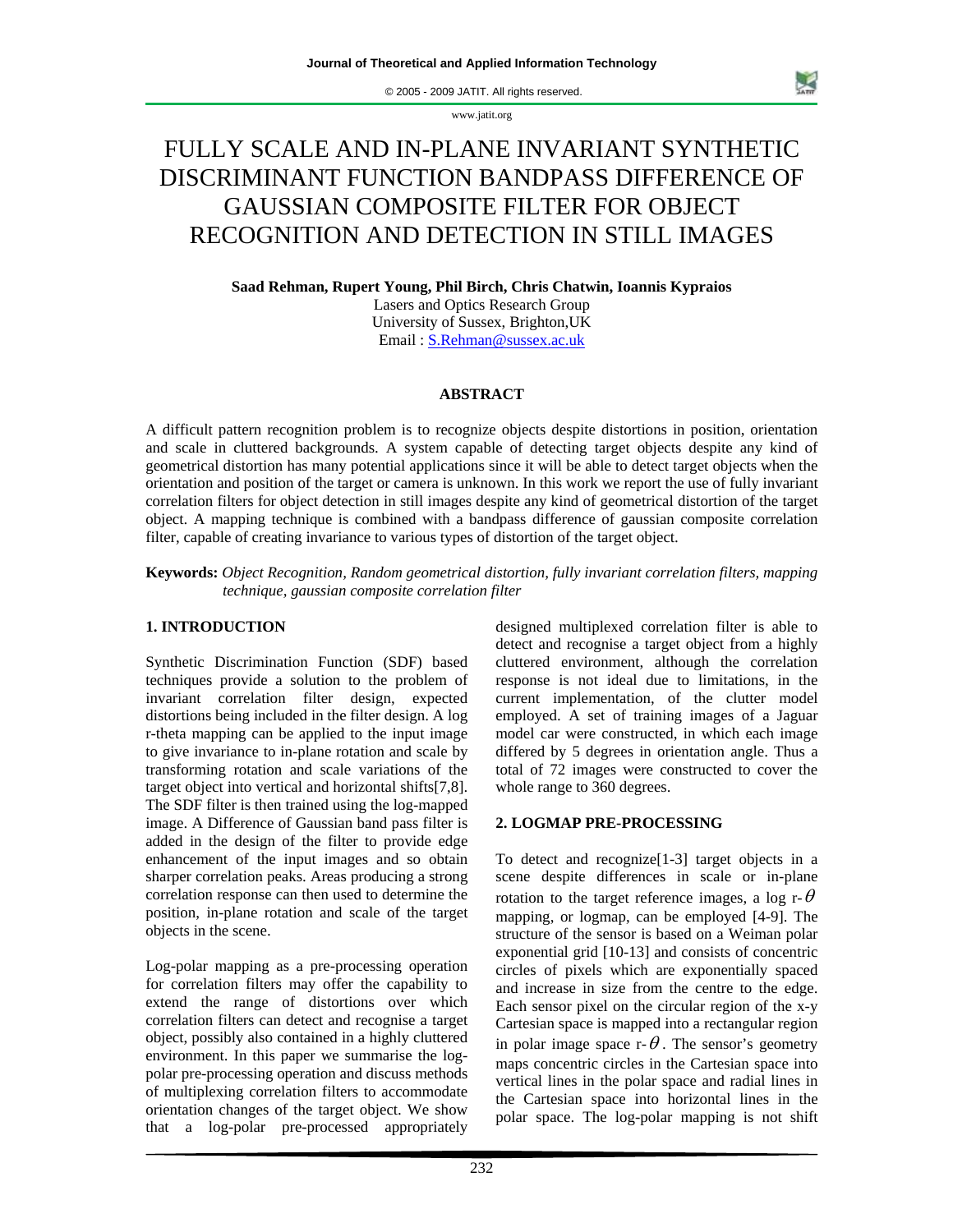© 2005 - 2009 JATIT. All rights reserved.

## www.jatit.org

invariant, so the properties described above hold only if they are with respect to the origin of the Cartesian image space. The complex logarithmic mapping can be described as [10]:

 $w = \log z$ (1)

By applying the complex form notation:

 $z = x + i y$ (2)

where  $r = \sqrt{x^2 + y^2}$  and  $\theta = \arctan\left(\frac{y}{x}\right)$ ⎠  $\left(\frac{y}{x}\right)$  $\theta = \arctan\left(\frac{y}{x}\right)$ , we

have

 $w = \log r + i\theta = u + iv$ (3)

where  $u = \log r$  and  $v = \theta$ . Hence, an image in the *z*-plane with co-ordinates *x* and *y* is mapped to the *w*-plane with co-ordinates *u* and *v*. The mapped image from the Cartesian space (*z*-plane) in to the Polar space (*w-*plane) is referred to as the log-polar mapping or the logmap. This process can be reversed to produce the inverse mapping from Polar space (*w*-plane) to Cartesian space (*z*-plane). Complex log-polar mapping is shown in figure 1.

## **2.1 In-Plane Invariance**

If an image is rotated by an angle  $\phi$  about the origin, then [10]:

$$
z = r e^{i(\theta + \phi)}
$$
  
(4)



*Figure 1 Complex log-polar mapping* 

Thus,

$$
z = r \alpha e^{i\theta}
$$
  
(6)

 $w = \log r + i\theta + i\phi = u + iv + i\phi$ (5)

Thus,

In effect, rotating the image by the angle  $\phi$  has resulted in a vertical shift in the mapped image by the rotation angle.

## **2.2 Scale Invariance**

If the image in the *z*-plane is scaled by a factor  $\alpha$ , then [10]:

$$
w = \log r + \log \alpha + i\theta = u + \log \alpha + iv
$$
  
(7)

In effect, scaling the image by the factor  $\alpha$  has resulted in a horizontal shift in the mapped image by the scaling factor.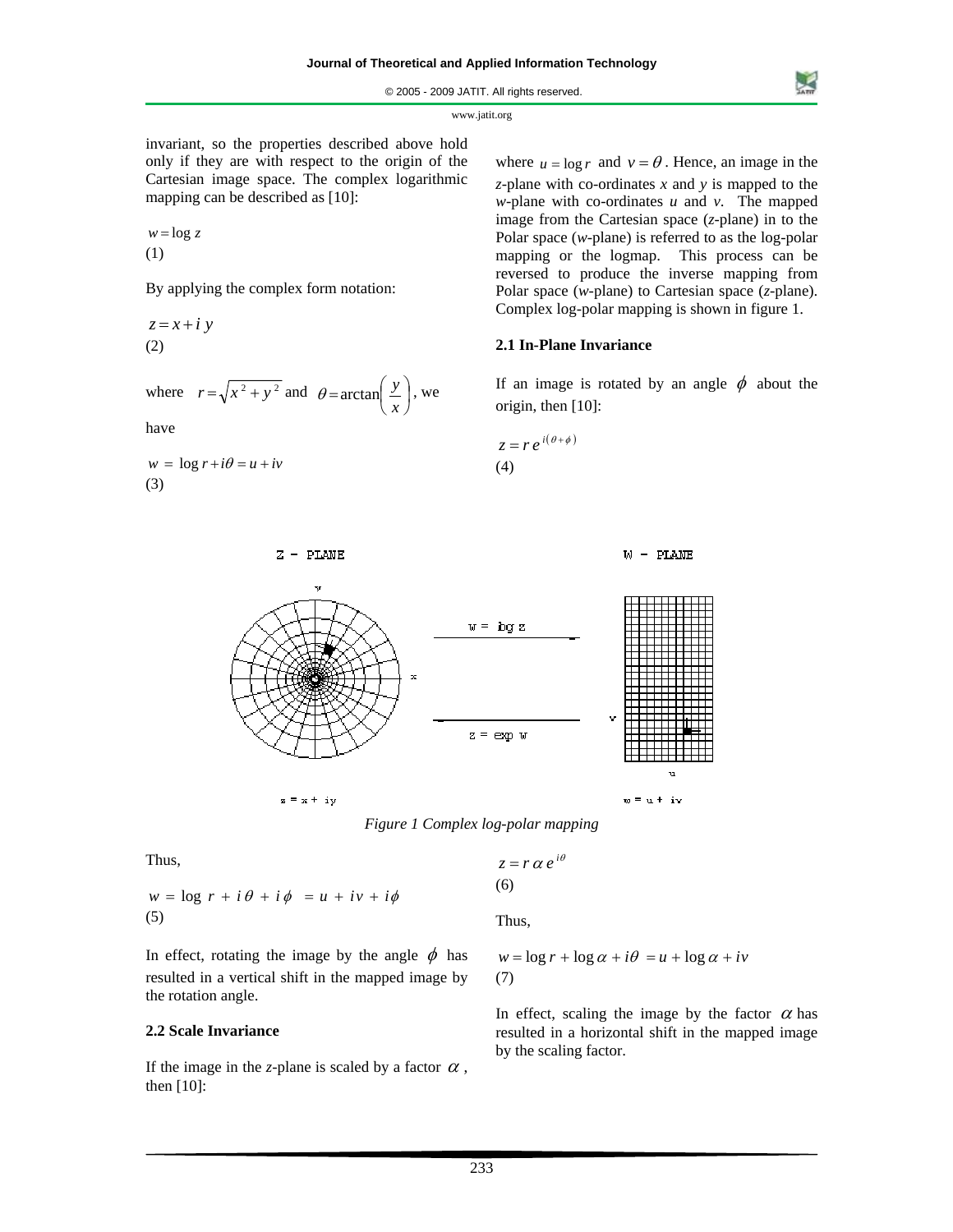## **3. INVERSE MAPPING**

The inverse mapping can be shown in the following way. Since we know that  $z = e^w$  and  $w = u + iv$ , combining the two equations we get [10-13]:

$$
z = e^{u+iv}
$$
  
(8)

Expanding the equation (8):

$$
z = e^{u} [\cos(v) + i \sin(v)]
$$
  
(9)

As we know from the Eq (2) that  $z = x + iy$ , the equation (9) thus becomes:

 $e^{u}$  [cos(*v*) + *i* sin(*v*)] =  $x + iy$ (10) Equation (10) implies that:

$$
x = e^u \cos(v)
$$
  
(11)

$$
y = e^u \sin(v)
$$
  
(12)

We also know that:

$$
r = \sqrt{x^2 + y^2}
$$
  
(13)

Putting the values of equation (11) and (12) in equation (13) we get

$$
r = \sqrt{[e^u \cos(v)]^2 + [e^u \sin(v)]^2}
$$
  
(14)

Equation (14) implies that  $u = \log r$  and similarly:

$$
\theta = \arctan\left(\frac{e^u \sin(v)}{e^u \cos(v)}\right) = v
$$
\n(15)

## **4. DIFFERENCE OF GAUSSIAN BAND PASS**

The Difference of Gaussian (DOG) function is a readily computed circular symmetric wavelet which approximates the Maxican hat wavelet. DOG bandpass filters an image and performs the edge enhancement operation on the objects present in the image[19]. The DOG function is defined as the difference of two differently scaled Gaussian functions,  $g_i(x, y)$ , where  $i = 1,2$ .

$$
g_i(x, y) = \frac{1}{2\pi\sigma_i^2} \cdot \exp(-\frac{x^2 + y^2}{2\pi\sigma_i^2})
$$
  
(16)

Therefore the DOG function is given by

$$
g(x, y) = g_1(x, y) - g_2(x, y)
$$
\n(17)

that is:

$$
g(x, y) = \frac{1}{2\pi\sigma_1^2} \exp\left[-\frac{x^2 + y^2}{2\pi\sigma_1^2}\right] - \frac{1}{2\pi\sigma_1^2} \exp\left[-\frac{x^2 + y^2}{2\pi\sigma_2^2}\right]
$$
\n(18)

where  $(\sigma_1 \sigma_2)$  represents the standard deviations of the two Gaussian functions. The frequency domain representation of the DOG function is given below as:

$$
G(u, v) = \exp[-2\pi^{2} \cdot \sigma_{1}^{2} \cdot (u^{2} + v^{2})] - \exp[-2\pi^{2} \cdot \sigma_{2}^{2} \cdot (u^{2} + v^{2})]
$$
  
(19)



*Figure 2 Filtered image with standard deviation of ratio 1.6 and Bandpass set at 0.35* ( $S_f$ )

The scaling of the band pass is critical. The value of the band pass maximum frequency response should be chosen to give the best compromise between intra-class distortion tolerance and interclass discrimination of the resulting filter.. The low frequencies must be reduced to enhance the discrimination ability of the filter. The higher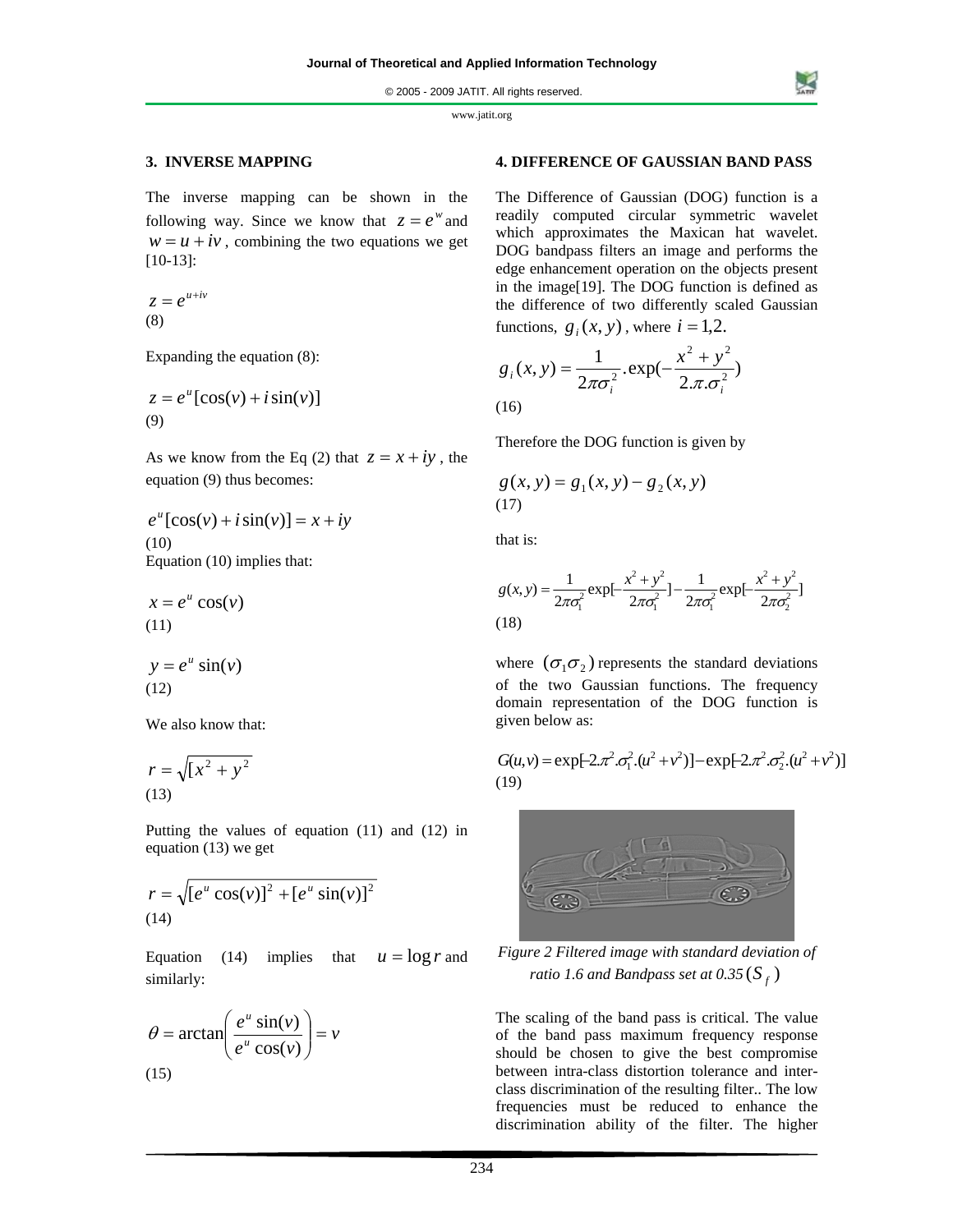frequencies must be reduced enough to give adequate target distortion tolerance. The precise choice for the band pass location, will thus depend on the trade-off desired between these two conflicting requirements. The best performance of the DOG filter occurs at its closest approximation to the Mexican hat wavelet when the ratio of  $\sigma_1$ to  $\sigma_2$  is 1.6 [19]. Figure 2 shows a DOG filtered jaguar car image at 1.6 ratio of standard deviation values and the bandpass set at 0.35 of the maximum sampling frequency  $(S_{\epsilon})$ . Gray background in figure 2 is at zero intensity in order to show the negative values in the image as darker regions.

## **5. SYNTHETIC DISCRIMINATION FUNCTION**

In the SDF [14-16,18] design method, the expected object distortions are included in the correlation filter by multiplexing the weighted versions of the target object into a composite image. The resulting correlation outputs at the origin of these crosscorrelations are constrained to be the same and are equal to a pre-specified constant. Let  $h(x, y)$  denote the composite image and  $t_i(x, y)$  denote the training image set where  $i = 1, 2, \dots, N$  and N is the number of the training images used in the synthesis of the SDF. Then the value at the origin of the correlation plane between the composite image and each of the training images is assumed to be equal to a constant c.

Thus:

$$
h(x, y) \cdot t_i(x, y) = \iint t_i(x, y) h^*(x, y) dx dy
$$
\n(20)

The composite image is assumed to be a linear combination of the *N* training images:

$$
h(x, y) = a_1 t_1(x, y) + a_2 t_2(x, y) + \dots + a_N t_N(x, y)
$$

$$
=\sum_{i=1}^{N} a_{i}t_{i}(x, y)
$$
\n(21)

where the coefficients  $a_i$  ( $i = 1, 2, ..., N$ ) are determined to satisfy the constraint c. By substituting equation (21) into (20) we have:

$$
\sum_{i=1}^N a_i^* R_{ij} = c
$$
\n(22)

Where

$$
R_{ij} = \iint t_i(x, y) t_j^*(x, y) dx dy
$$
\n(23)



*Figure 3 Examples of training images* 

Figure 3 shows some of the training images used in the developed system. The composite image is constructed by using the images of the Jaguar car rotated at 0,10,15,20,25 and 30 degrees. The resulting composite image is shown in Figure 4.



*Figure 4 (a) Composite Image (b) Logmap of Composite* 

## **6. PERFORMANCE METRICS**

To measure the performance of the correlation filters some basic measures have to be calculated. The basic performance measure is correlation output peak intensity (COPI). It signifies the maximum intensity value of the correlation output plane. It is defined as [20]:

$$
COPI = \max_{x,y} \{ |C(x,y)|^2 \}
$$

(24)

where  $C(x,y)$  is the output correlation amplitude value at (x,y). A filter with high COPI shows good performance and a high detection ability. Another important performance measure is Peak-tocorrelation energy measure (PCE). The basis of the PCE is that the COPI should be as high as possible while at the same time the over all correlation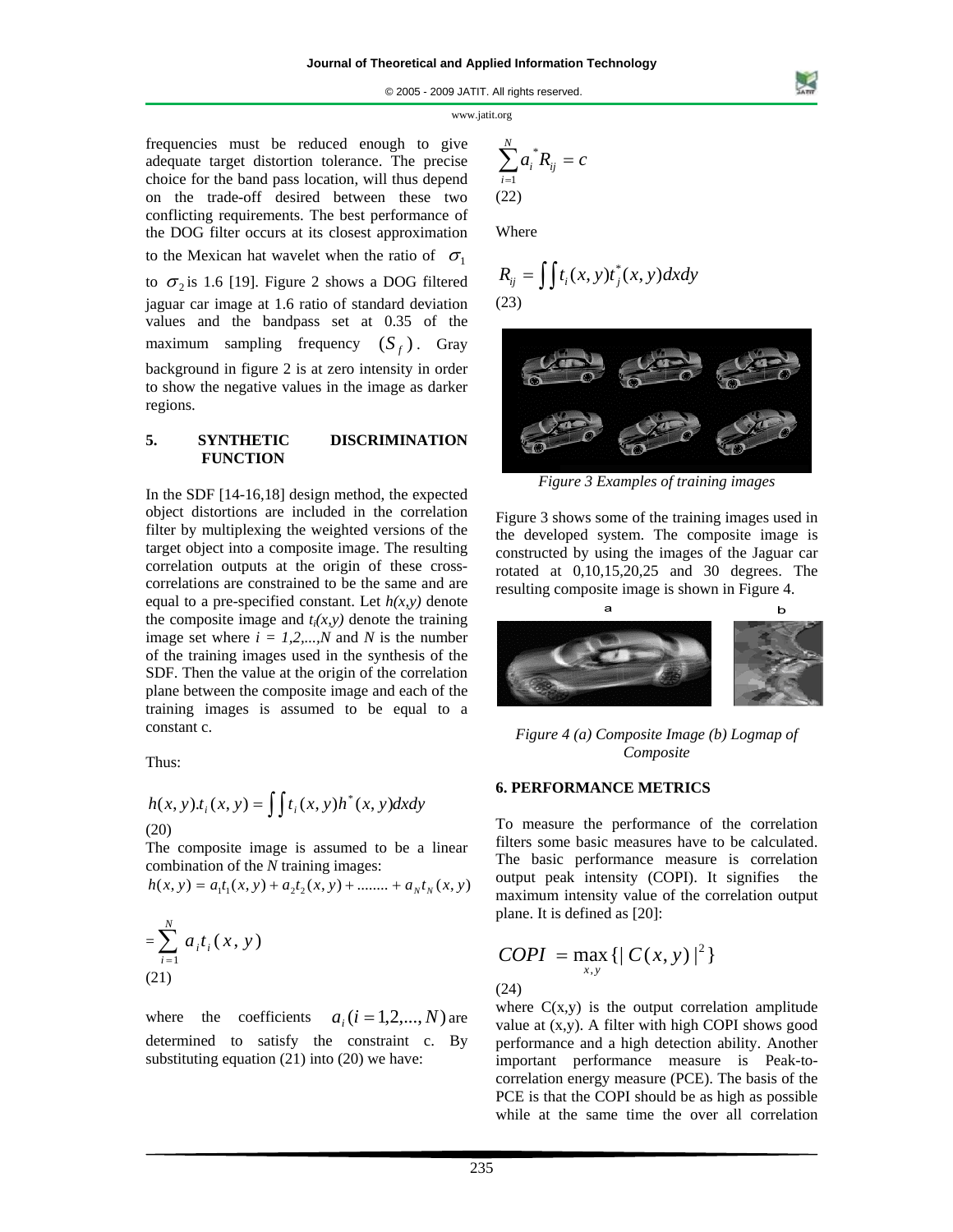plane energy should be as low as possible. It is defined as [20]:

$$
PCE = \frac{COPI}{Energy_c}
$$
  
(25)

Where  $Energy<sub>c</sub>$  is the total correlation plane energy and is defined as:

$$
Energy_c = \sum |C(x, y)|^2
$$
\n(26)

## **7. DEPENDENCE OF FREQUENCIES ON STANDARD DEVIATION**

The filtering operation performed by the DOG filter can be controlled by the standard deviations. The pass band of frequencies can be altered by changing the standard deviation in the DOG construction whilst keeping ratio of 1.6. This in tern translates to different peak widths in the correlation plane. In the results that follow, composite image remains the same, target image is the car image out-of-plane rotated at 30 degrees.



*Figure 5 Correlation plane for standard deviation ratio of 1.6, bandpass set at*  $0.35S_f$  *and COPI = 1.12\*10-5, PCE = 0.22* 



*Figure 6 Correlation plane for standard deviation ratio of 1.6, bandpass set at 0.46S<sub>f</sub> and COPI = 6.5\*10-6, PCE = 0.30* 



*Figure 7 Correlation plane for standard deviation ratio of 1.6, bandpass set at 0.58S<sub>f</sub> and COPI =*  $1.64*10^{6}$ ,  $PCE = 0.36$ 

## **8. IN-PLANE ROTATIONAL INVARIANCE OF THE BANDPASS SDF**

In this section we discuss the results of the in-plane rotational invariance of the SDF filter. Composite image remains the same. The in-plane rotated images employed are shown in Figure 8. All the simulation results are obtained using the standard deviation ratio of 1.6 with bandpass set at  $0.35S_f$ .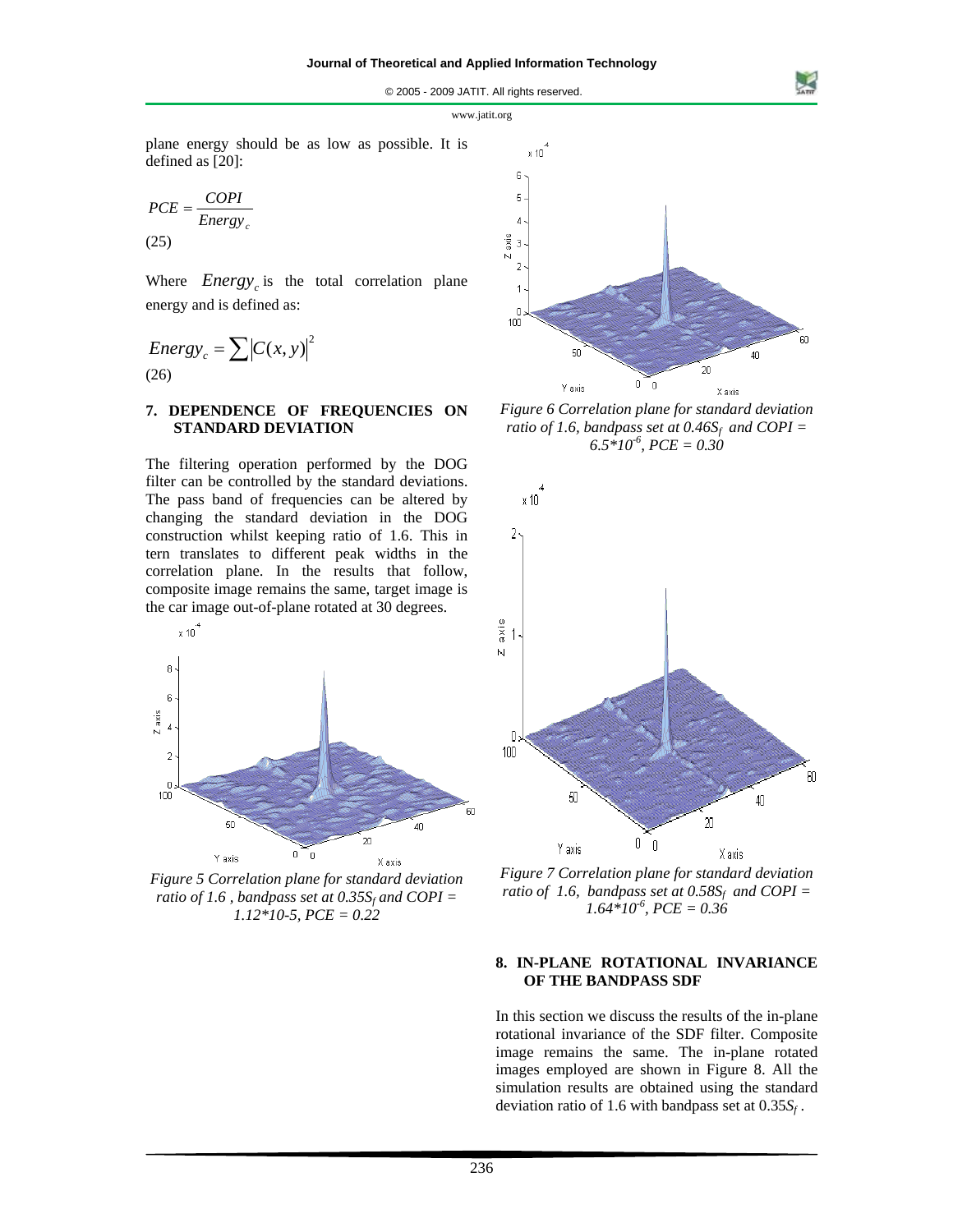

*Figure 8 (a) 10 degrees in-plane rotation (b) 70 degrees in-plane rotation (c) 100 degrees in-plane rotation (d) 150 degrees in-plane rotation (e) -70 degrees in-plane rotation* 

The correlation planes generated by the rotated images are shown in figure 9 to figure 13.



*Figure 9 Correlation plane for 10 degrees in-plane rotation, COPI = 1.2\*10-5, PCE = 0.24* 



*Figure 10 Correlation plane for 70 degrees inplane rotation, COPI = 4.9\*10-6, PCE = 0.27* 



*Figure 11 Correlation plane for 100 degrees inplane rotation, COPI = 6.48\*10-6, PCE = 0.23*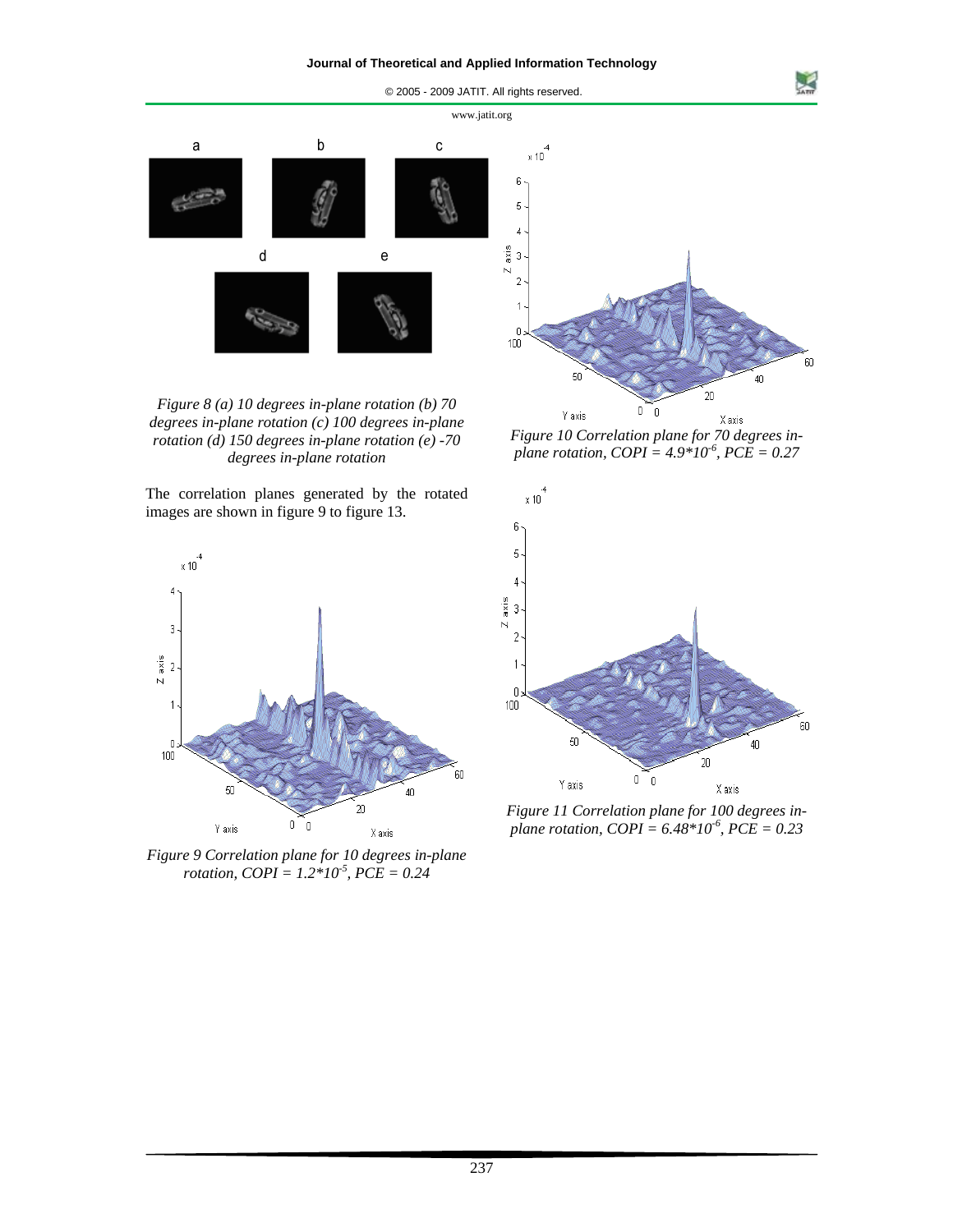

 $x$  10 6 5 4 Z axis 3 2  $\overline{1}$  $\mathbb O$ 100 50 20 0  $\bigcap$ Y axis X axis

*Figure 12 Correlation plane for 150 degrees inplane rotation, COPI* =  $5.34*10^{5}$ , *PCE* = 0.28





In the results shown in figures 9-13 it is apparent that the correlation peaks move across the correlation plane as the rotational angle is changed, in linear proportion. Thus by combining the inplane rotation invariance of the logmap and the distortion invariance of a band pass SDF filter, a rotation and distortion invariant SDF filter can be realised for object recognition.

## **9. OUT-OF-PLANE INVARIANCE OF THE BANDPASS SDF**

In this section the out-of-plane invariance of the SDF filter is tested. The composite image remains the same. We introduce a number of test images without background noise which are rotated and scaled for the detection of the car. The test images are shown in figure 14. The correlation planes for the above test images are shown below in figures 15-17. All the simulation results are obtained using the standard deviation ratio of 1.6 and bandpass set at 0.35 *Sf*.



*Figure 14 (a) Test Image car rotated at 355 degrees (b) Test Image car rotated at 195 degrees (c) Test image car rotated 30 degrees and scaled at 90%* 

60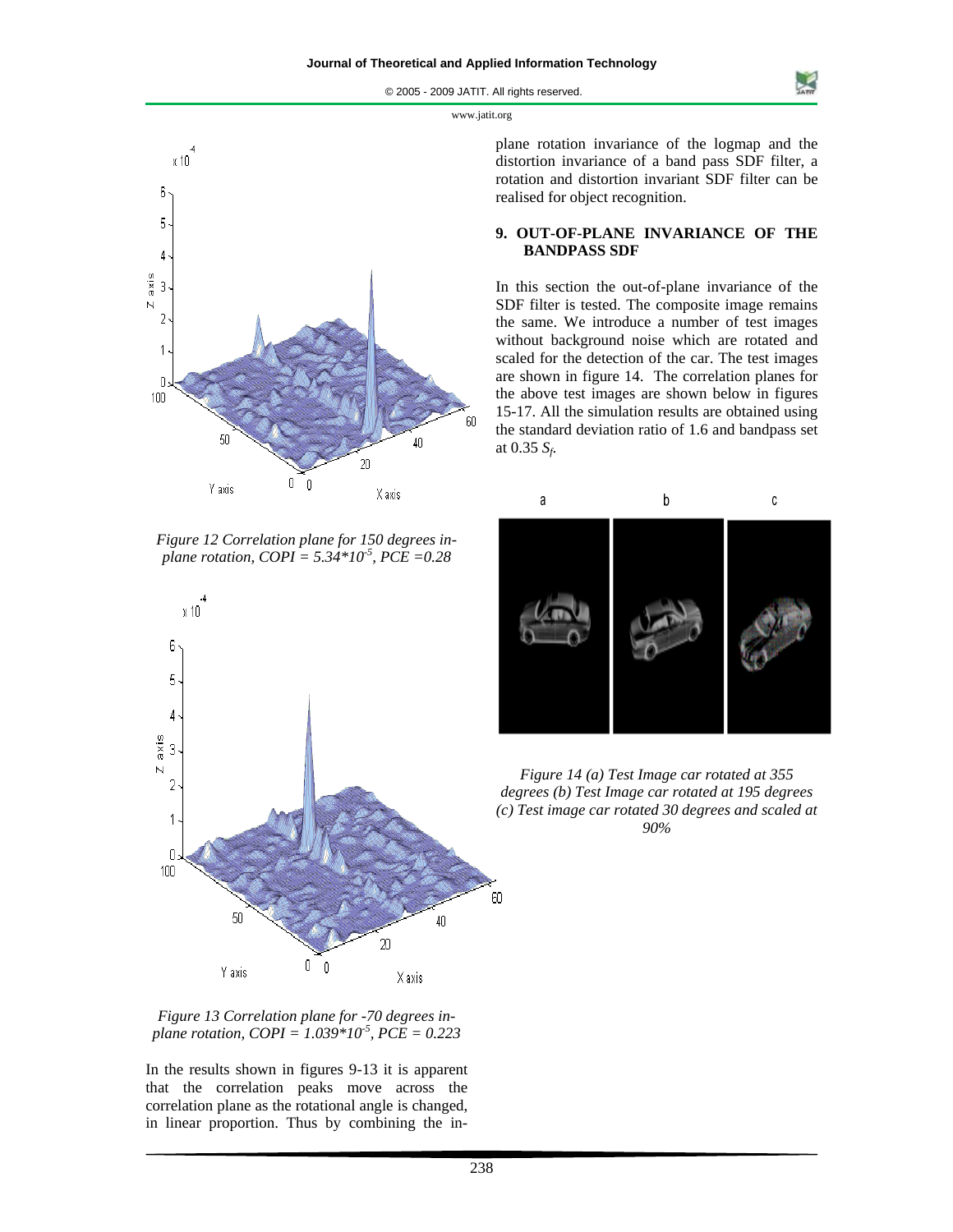

*Figure 15 Correlation plane for 30 degrees out-ofplane rotated and 90% scaled car, COPI = 1.3822\*10-5, PCE = 0.21* 



*Figure 17 Correlation plane for 355 degrees outof-plane rotated car, COPI = 1.853\*10-5, PCE = 0.26* 

It can be seen from figures 15 to 17 that as the outof-plane rotational angle increases, the peak height decreases. Since there is no background noise the correlation output plane shows minimal disruption. The correlation peaks are localised due to the inclusion of the difference of Gaussian band pass in the filter design. The composite reference image accomodates the out-of-plane rotation of the car allowing maintenance of the correlation peak height over the swathe of angles covered within the composite image.

The correlation plane corresponding to figure 16 is shown in figure 17.

 Let us combine all the three distortions and test the full invariance of the bandpass SDF filter. Suppose that the image of a car with an out-of-plane rotation of 30 degrees , resized at 85% of the original image and finally in-plane rotated at 30 degrees. The correlation plane for the above simulation is shown in figure 18.



*Figure 16 Correlation plane for 195 degrees outof-plane rotated car, COPI = 1.19\*10-5, PCE =0.22*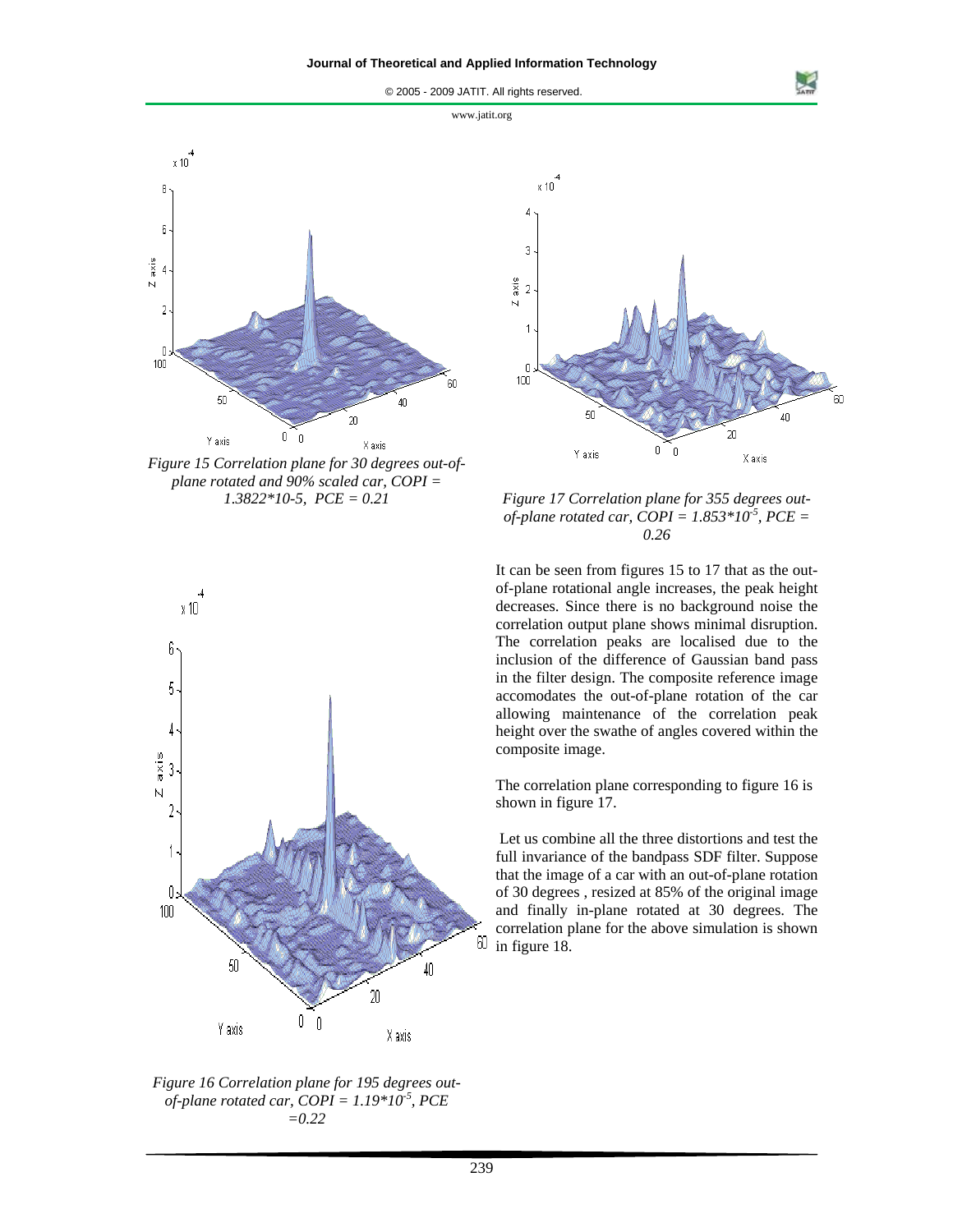

 $x$ 10 20  $\mathbf{0}$  $\sqrt{ }$ Y axis X axis

*Figure 20 Correlation plane for car image with 35 degrees out-of-plane rotation, 5degrees in-plane and 85% resized , bandpass set at 0.35 Sf and*   $COPI = 2.013 * 10^{-5}$ ,  $PCE = 0.2$ 

*Figure 18 Correlation plane for car image with 30 degrees out-of-plane rotation, 85% seized and 30 degrees in-plane rotated, bandpass set at 0.35 Sf and COPI = 1.113\*10-5, PCE = 0.225* 

It can be seen that the performance of the filter decreased as all the distortions were combined. However, the bandpass SDF filter was still able to detect the car.

# **10. BACKGROUND CLUTTER TOLERANCE**

In this section the background clutter tolerance of the DOG-SDF filter is assessed. Figure 19 shows a scene where a 35 degrees out-of-plane rotated car is super imposed. This car is resized to 85% of the original size and 5 degrees in-plane rotated.



*Figure 19 Target car 35 degrees out-of-plane rotated, 5 degrees in-plane and 85% resized superimposed on an image scene* 

Although the car was detected in the presence of the clutter, significant degradation of the correlation plane background is clear.

# **11. CONCLUSION**

The results presented indicate that the DOG band pass SDF filter was able to detect the rotated and scaled car, when used in conjunction with a logmap pre-processing operation. The disruption present in the log-mapped images increased significantly when scaling and in-plane rotating the reference image due to finite sampling. In order to reduce the disruption, interpolation was adopted for smooth rendering of the images which reduced the disruption but did not eliminate it. Methods to further reduce the effects of finite sampling will be investigated in future work in order to reduce its impact.

# **REFERENCES**

- [1] Richard O.Duda, Peter E. Hart, David G. Stork , "Pattern Classification", *John Wiley & Sons*, 2nd Edition.
- [2] D. Casasent and D. Psaltis, "Position, rotation, and scale invariant optical correlation",